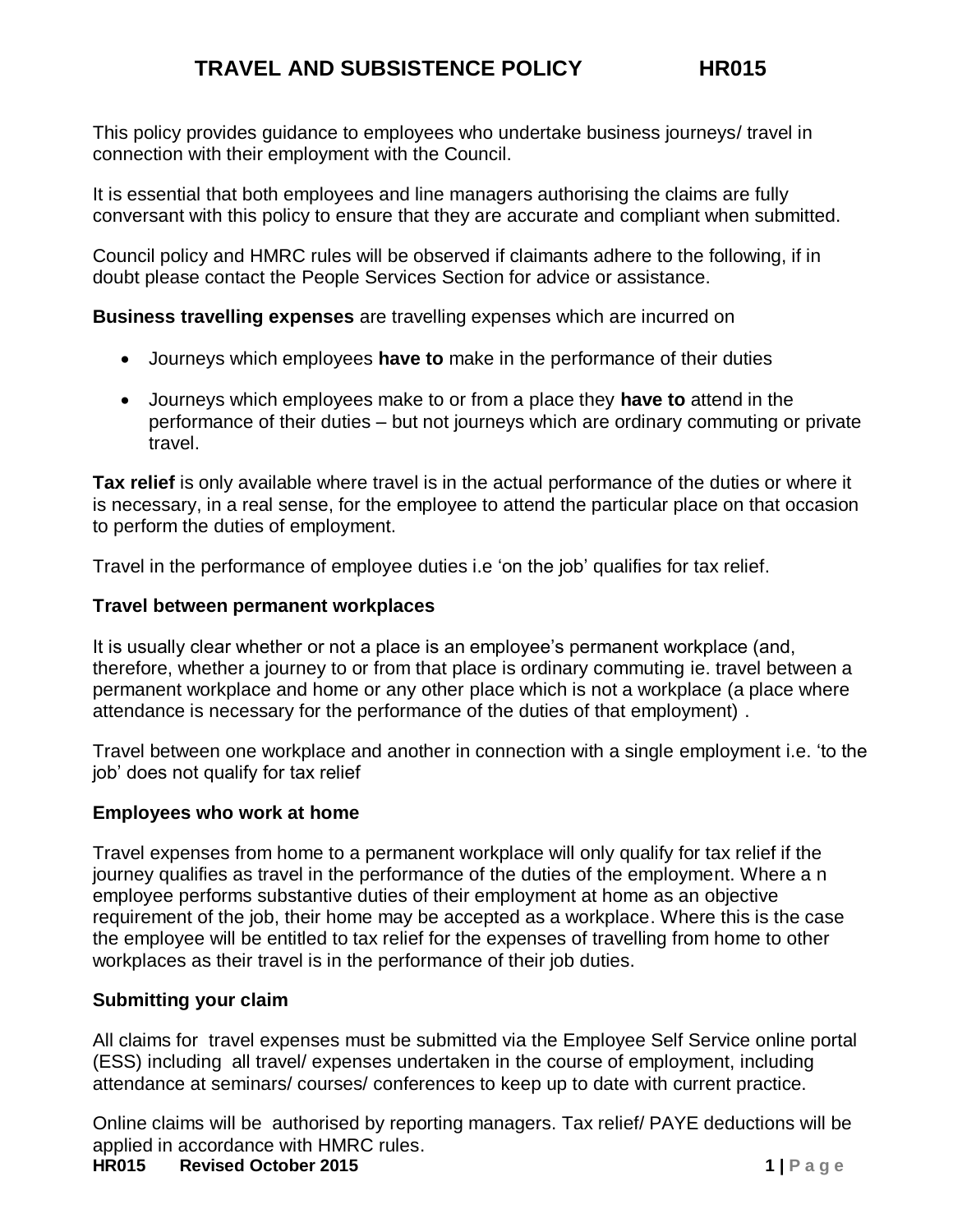It is essential that **all** sections of the form are completed including name, employee pay number, vehicle details and dates and times of journeys.

Where employees terminate their employment all outstanding claims must be submitted online before the last day of service.

Claims must be submitted by the 6th of the month following the month end. Submissions beyond these time-scales may result in non-payment of expenses.

## **Selecting a mode of transport**

### Where possible, all travel should be undertaken using the Councils fleet of pool cars.

Most of the travel incurred is within the Borough Council boundary, however where journeys are undertaken outside of the district for attendance at meetings/ seminars/ conferences prior consideration should be given to using the most economical means possible. For instance, use of public transport or car sharing.

A discussion should be held with the budget holder/ line manager, to consider the practicalities. In the case of longer journeys (over 100 miles return) employees may choose to use their own vehicle but will only be reimbursed the nearest equivalent rail fare. Even some local journeys to Sleaford, Lincoln or Grantham, can result in savings of up to £25 per journey and where practicable this should be considered. Car hire should also be considered as a cost-effective alternative method of travel.

For Rail bookings and cost consideration for journeys to be undertaken by rail please contact Business Support . Tickets will be either booked in advance or purchased using a corporate credit card.

#### **How to claim mileage**

Claims should be rounded to the nearest mile and details of the journey to/ from and details provided. Additional comments can be added to the claim if deemed necessary.

Most journeys will commence and end at the employee's base, however, where travel to a location(s) starts at home or base, ends at home/base or base is not visited at all the mileage to be claimed using the *"actual or notional; whichever is less"* principle – please refer to examples below.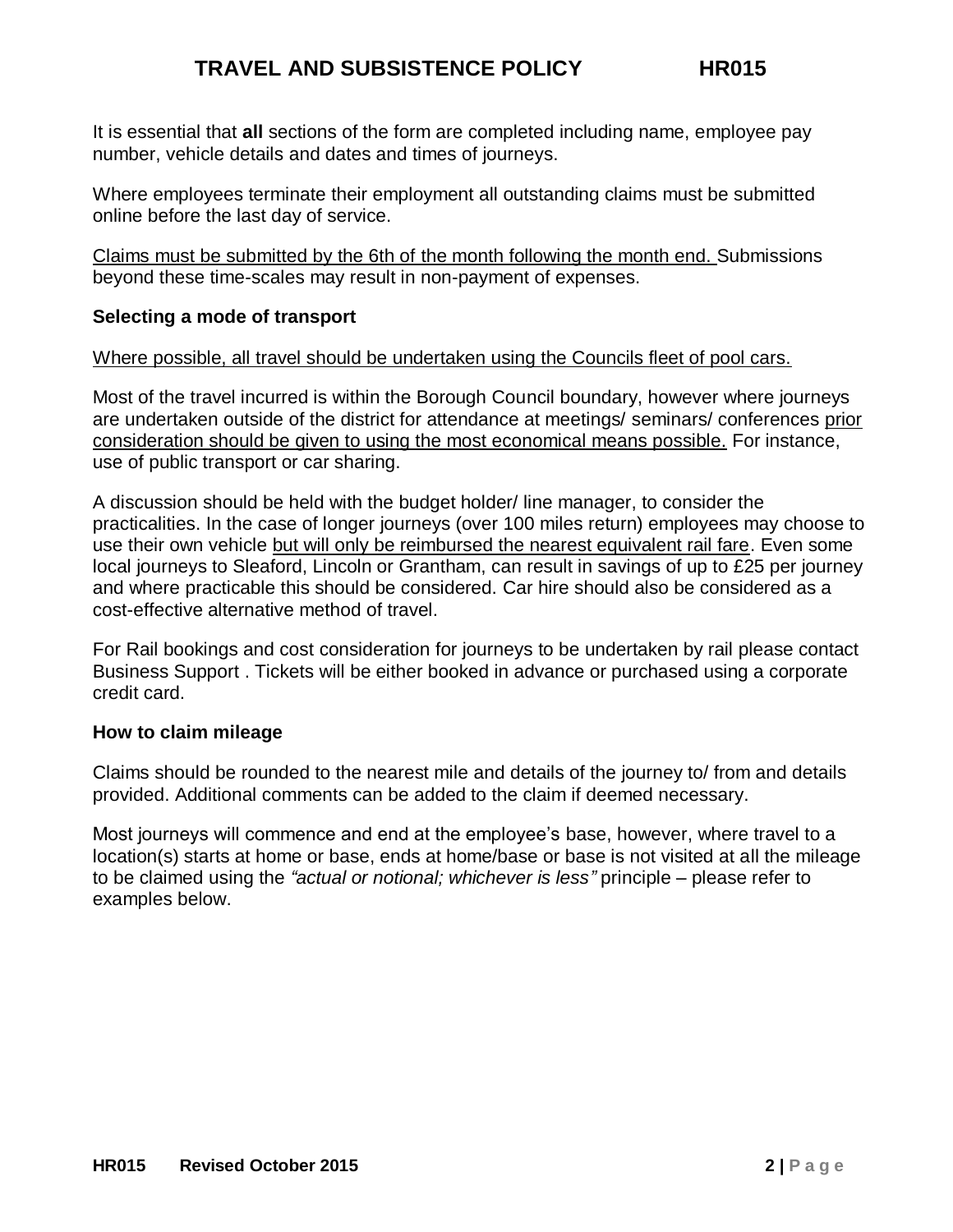## **Principle: actual or notional; whichever is less.**





#### **Travelling from base to site, then home**



#### **Travelling from base to site, then home (NOTIONAL)**



Where staff submit a journey from home to site and return home they should reduce the total miles claimed for that journey by the normal home to base mileage that would have been incurred if they had attended at base that day. This may result in no mileage being reimbursed.

If you are in any doubt about the correct method of claiming please discuss the matter with your line manager/budget holder or alternatively contact People Services.

Claims submitted for reimbursement should be done so in compliance with the online declaration(s) including to roadworthiness of the vehicle, road fund licence, MOT and business car insurance. Claimants and line managers must be fully satisfied that claims are not in breach of the stated declaration.